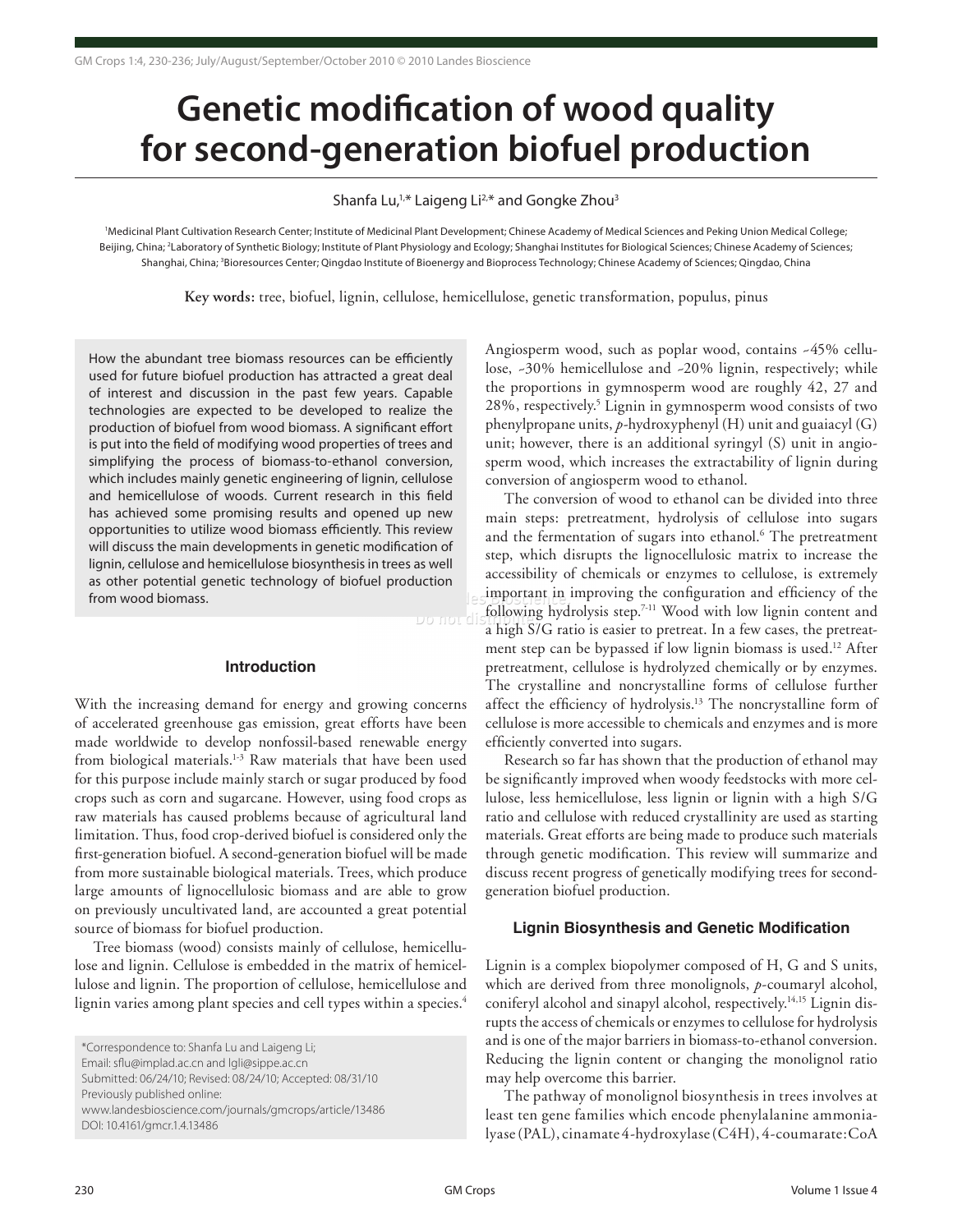ligase (4CL), *p*-hydroxycinnamoyl-CoA:D-quinate/shikimate *p*-hydroxycinnamoyltransferase (HCT), *p*-coumaroyl shikimate/quinate 3'-hydroxylase/coumarate 3-hydroxylase (C3H), caffeoyl-CoA 3-*O*-methyltransferase (CCoAOMT), cinnamoyl-CoA reductase (CCR), coniferaldehyde 5-hydroxylase/ferulate 5-hydroxylase (F5H), cinnamyl/sinapyl alcohol dehydrogenase (CAD/SAD) and caffeic acid/5-hydroxyconiferaldehyde 3-O-methyltransferase (COMT), respectively.<sup>16,17</sup> Up or downregulation of these genes for alternation of lignin content or composition has been achieved in various tree species through genetic modification using sense, antisense or RNAi approaches.

Suppression of *4CL* expression through the antisense approach has repeatedly shown significant reduction of lignin content in both angiosperm and gymnosperm trees.<sup>18-20</sup> The reduction can be up to 55% by a decrease in both G and S units in aspen (*Populus tremuloides* Michx) or up to 50% by the depletion in G unit in pine (*Pinus radiate*). Lignin reduction in antisense *4CL* transgenic aspen trees was accompanied with a normal or enhanced growth rate and an increased cellulose content;<sup>18,19</sup> while the growth of *4CL*-downregulated pine trees was dwarfed and the content of galactose, a sugar monomer in hemicellulose, was found to be doubled in these transgenic pine trees,<sup>20</sup> suggesting differential responses to downregulation of *4CL* expression in angiosperm and gymnosperm trees.

Downregulation of *C3H* gene using the RNAi approach in hybrid poplar trees, *P. grandidentata* x *P. alba* resulted in up to a 60% reduction of the total lignin content by dry weight of wood, accompanied with an up to a 13% increase of cell wall carbohydrates.<sup>21</sup> The lignin reduction is mainly due to a decrease in G unit, since the content of S unit remains constant and the content of H unit is increased in *C3H* transgenics compared with those in wild type trees. The increased carbohydrates included glucose, xylose and arabinose, suggesting both hemicellulose and cellulose contents were increased.21 Moreover, downregulation of *C3H* led to the production of phenylglucosides which increased poplar resistance against biotic pests.<sup>21</sup>

Poplar (*P. tremula* x *P. alba*) harboring a sense or an antisense *CCoAOMT* transgene showed 12 or 40% lignin reduction by decreases in both G and S units.22,23 Suppression of *CCoAOMT* also led to an increase in S/G ratio.<sup>23,24</sup> However, the alternation of lignin had no significant effect on plant growth and morphology.<sup>22</sup>

Expression of an antisense *CCR* gene in Norway spruce resulted in up to an 8% reduction in lignin content.<sup>25</sup> The transgenics exhibited a normal phenotype but smaller stem widths compared to control plants.25 Downregulation of *CCR* by sense or antisense approaches in 8 year-old, field-grown transgenic poplar (*P. tremula* x *P. alba*) caused up to a 50% reduction in lignin content and a low S/G ratio resulting from a greater reduction in S than G units.26 In addition, a reduced hemicellulose biosynthesis and increased remodeling of hemicellulose was observed in *CCR*downregulated poplar. The reduced levels of lignin and hemicellulose were associated with an increased proportion of cellulose.<sup>26</sup>

F5H catalyzes hydroxylation at the 5-position on the aromatic ring of cinnamic intermediates and is a key enzyme controlling S

lignin biosynthesis.27,28 Overexpression of this enzyme is a promising strategy for improving trees for ethanol production and has been tested in various transgenics.<sup>19,29</sup> Overexpression of an Arabidopsis *F5H* gene under the control of cinnamate 4-hydroxylase (C4H) promoter in hybrid poplar trees (*Populus tremula* x *P. alba*) resulted in a significant increase in S lignin content.29,30 Expressing a *F5H* transgene in quaking aspen resulted in a three-fold  $S/G$  ratio increase.<sup>19</sup> In quaking aspen expressing an antisense *4CL* and a sense *F5H* transgene, up to 52% lignin reduction, 64% higher S/G ratio and 30% more cellulose was found.19

Downregulation of *COMT* by antisense approach in a *P. tremula* x *P. alba* clone caused up to a 6-fold S/G ratio reduction due to a decrease in S lignin and an increase in G lignin, with the level of lignin content similar to that in controls.31 Similar results were also obtained by Lapierre et al. (1999).<sup>32</sup> Whereas, downregulation of COMT activity by introduction of a sense homologous transgene in the same hybrid poplar species caused a 17% reduction in total lignin content with an almost complete lack of S units and the incorporation of 5-hydroxyguaiacyl (5-OH-G) units.<sup>33</sup>

*CAD* is involved in the last step of monolignol biosynthesis. Downregulation of *CAD* by an antisense transgene resulted in a slight lignin reduction and an increased proportion of syringaldehyde and diarylpropane structures in 2 year-old or older transgenic poplar trees (P. tremula x P. alba).<sup>32,34</sup> The growth indicators and interactions with insects were normal compared to that of control plants, confirming the possibility of modifying wood for biofuel production without interfering with tree growth or fitness.32,34

Thus, up or downregulation of genes involved in monolignol biosynthesis has been successfully employed to reduce lignin content and alter monomeric composition in trees. Though the extent of lignin content reduction and monomeric composition alteration depends on the gene manipulated, the approach used and the tree species targeted, the results certainly confirmed the promising utilization of transgenic woods as raw materials for ethanol production.

## **Cellulose Biosynthesis and Genetic Modification**

It is estimated that approximately  $1.5 \times 10^{15}$  kilograms of cellulose is produced annually, which makes it an abundant renewable biomaterial.35,36 Cellulose is a simple and linear polymer typically having a DP of 500–14,000 glucosyl residues.<sup>37</sup> The glucoses are linked together through  $\beta$ -1→4 glycosidic bonds by condensation. In plant cell walls, 36 glucan chains are held firmly together through hydrogen bonds that are formed among hydroxyl groups of the glucose residues. $37$  The aggregated chains form cablelike structural microfibrils, which are cable-like structures with high strength. In microfibrils, the glucan chains are oriented in parallel and form highly ordered, crystalline regions that are interspersed with more disordered, amorphous regions.<sup>38</sup> The crystalline regions are highly resistant to chemical or enzymatic hydrolysis; while the amorphous regions are more susceptible. Strategies of genetic modification of cellulose for ethanol production include enhancing cellulose biosynthesis and reducing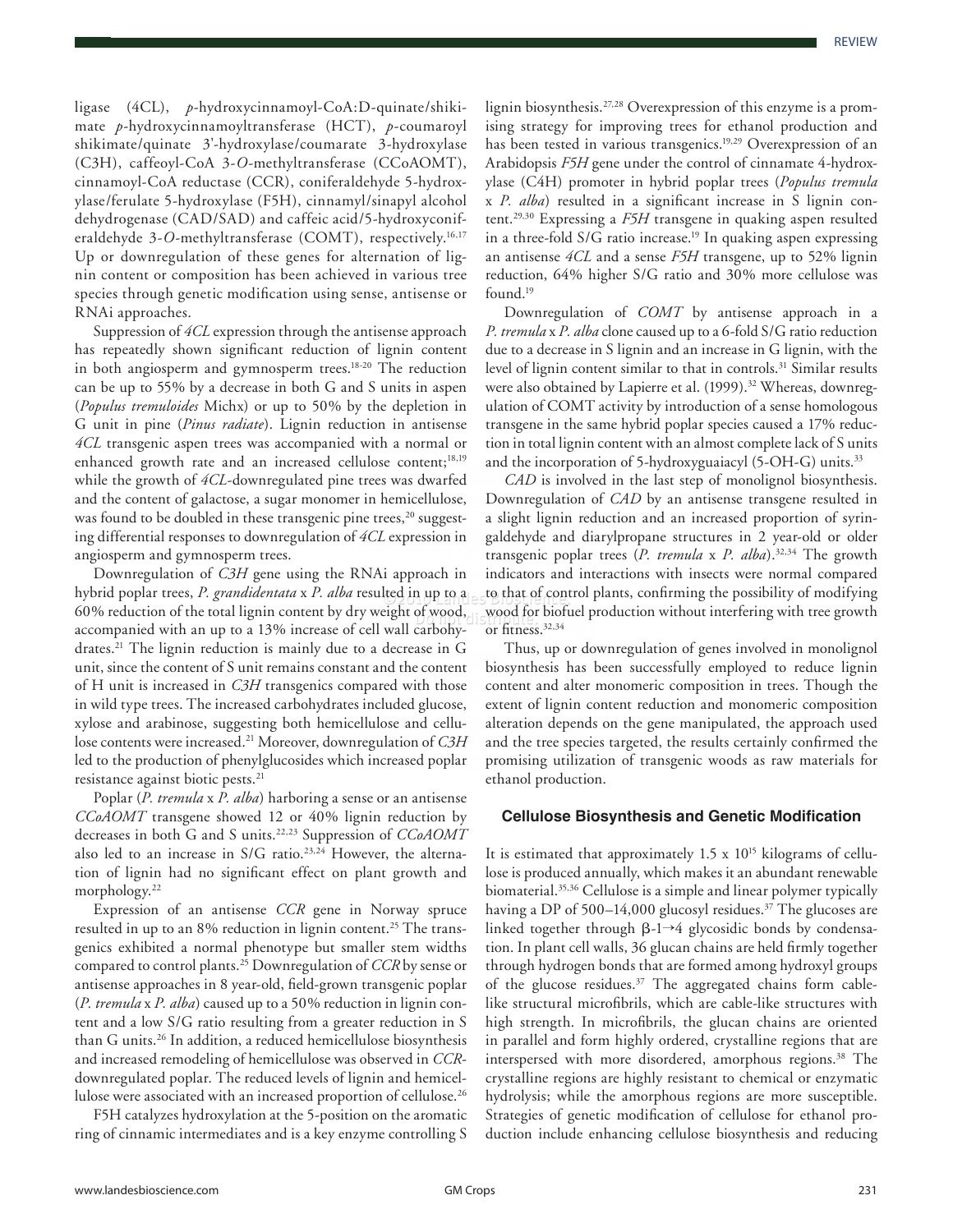cellulose crystallinity. The later allow easier access of chemicals and enzymes to the glucan chains for hydrolysis.

The crystalline state and degree of crystallinity depend on the source of cellulose.<sup>39</sup> There are two distinct types of native crystalline cellulose: Iα and I $\beta$ .<sup>40,41</sup> They differ from each other in the manner of chain packing. Type Iα has a one-chain triclinic unit cell, whereas type I $\beta$  has a two-chain monoclinic unit cell.<sup>42</sup> Type Iβ is more stable and more difficult to hydrolyze than cellulose Iα. 43,44 Generally, cellulose from natural sources contains both types in varying proportions.<sup>45,46</sup> Higher plants such as trees and corn contain a higher proportion of type Iβ and the Iβ/Iα ratio is usually greater than four.<sup>47</sup> The regulatory mechanisms of cellulose crystallization in plant cell walls are poorly understood.

Cellulose is synthesized in the plasma membrane by coordination of multiple proteins.37,48-50 These proteins are assembled into terminal complexes (TCs), which subsequently use uridine diphospho-glucose (UDP-Glc) as a substrate for glucan chain elongation.<sup>49,51</sup> TCs can be observed as particle arrays by freezefracture electron microscopy.<sup>52</sup> In bacteria and some algae, TCs are arranged in single or multiple rows; however, in higher plants, they are hexagonal rosette structures with six-fold symmetry.<sup>49,50</sup> The rosettes are assembled in the Golgi and then transported to the plasma membrane.<sup>53</sup> Organisms with TCs in single or multiple rows tend to synthesize cellulose with lower Iβ/Iα ratio, whereas organisms containing rosettes synthesize cellulose with higher Iβ/Iα ratio.<sup>49</sup>

The only identified components of rosette are cellulose synthases (CesAs), which include multiple isoforms in plants. $54,55$ Generally, to form a functional rosette, three different isoforms are required.<sup>50</sup> These enzymes have eight transmembrane domains, two at the amino terminus and six at the carboxy terminus, which form a channel in the plasma membrane for secretion of the glucan chain. Between the two regions of transmembrane domains, there is a large central, cytoplasmic domain containing a highly conserved D,D,D,Q/RXXRW motif, which are thought to participate in the enzyme's catalytic activity.<sup>37,49,56</sup> In the amino terminal region of CesA, there are eight highly conserved cysteine residues in four pairs of CX2C, forming the putative LIM-like zinc-binding domain/RING finger domain.57 This domain may mediate the interaction of CesA proteins to form homo or heterodimers under oxidative conditions.49,50,58 The half-life of CesAs is very short in vivo (less than 30 min for GhCesA1 protein).<sup>49,59,60</sup>

Mutations in CesAs affect cellulose crystallization. The genetic evidence first came from the analysis of the Arabidopsis *rsw1* mutant.57 This mutant has a single base pair change in *AtCesA1* gene, which results in substituting Val for Ala<sup>549</sup> in the translated protein. *rsw1* grows normally at 21°C, but exhibits swelling of roots and stunted growth at 31°C. Shoots of *rsw1* seedlings grown at the restrictive temperature (31°C) have less crystalline cellulose but more non-crystalline cellulose than wild-type seedlings. Rosettes are rare and sometimes irregular in the plasma membrane of root cells cultured at 31°C.<sup>57</sup> Analysis of the Arabidopsis mutant *ixr1-2*, which contains a mutation in a highly conserved consensus sequence among the C-terminal transmembrane region within *CESA3*, revealed a cellulose crystallization reduction and a saccharification efficiency improvement compared to wild type,

demonstrating cellulose crystallinity can be altered by mutations in the transmembrane region of a cellulose synthase.<sup>61</sup>

Genes encoding plant cellulose synthases were first identified in cDNA libraries made from developing cotton fibers by sequencing random clones.<sup>54</sup> Characterizing Arabidopsis cellulose-deficient mutants has identified 10 *CesA* genes.<sup>55</sup> Among them, *AtCesA1*, *AtCesA2*, *AtCesA3*, *AtCesA5* and *AtCesA6* are required in primary wall synthesis;50,57,62-66 while *AtCesA4*, *AtCesA7* and *AtCesA8* are believed to coordinate cellulose biosynthesis in secondary walls.<sup>67-70</sup> Gene expression profiling in quaking aspen, black cottonwood, eucalyptus and loblolly pine trees has identified CesAs that are preferentially expressed in developing secondary xylem.71-82

Although CesAs are the only identified components of the rosettes, several other proteins are also associated with cellulose biosynthesis. For example, sucrose synthase (SuSy), an enzyme catalyzing the formation of UDP-Glc from sucrose, is postulated to play a role in providing UDP-Glc to CesA for cellulose chain elongation.83 In cotton, suppression of *SuSy* gene expression represses the initiation and elongation of cotton fiber cells and the development of seed coat fibers;<sup>84</sup> while overexpression of SuSy in hybrid poplar (*P. alba* x *P. grandidentata*) enhances the content of secondary cell wall cellulose without influencing plant growth.<sup>85</sup> Another example is the KOR protein that is a membrane-localized β-1,4-glucanase.59,86-92 Transcripts of *KOR* gene accumulate highly in the developing secondary wall of Arabidopsis cells and cotton fibers.93,94 Similar to *rsw1*, Arabidopsis *kor* mutants show deficiency of crystalline cellulose and accumulation of soluble linear β-1,4-glucan when seedlings are grown at restrictive temperatures.<sup>86</sup> Since KOR has cellulose-hydrolyzing activity,<sup>88,95,96</sup> it is thought that KOR may play roles in removing non-crystalline glucan chains during the assembly of glucan chains into a microfibril.37,89 Recently, *KOR* gene has been tested as a target for genetic modification of cellulose. Overexpression of *KOR* resulted in increases of non-crystalline cellulose biosynthesis in transgenic Arabidopsis and poplar.97,98

# **Hemicellulose Biosynthesis and Genetic Modification**

Hemicellulose is the second most abundant polysaccharide in nature.99,100 It is usually a heterogeneous branched polysaccharide and consists of a variety of sugar monomers. The degree and type of branch and monomer proportions vary among plant species and cell wall types.<sup>16,99</sup> In hardwood, the dominant hemicellulose is glucuronoxylan that is composed of linear chains of β-1,4 linked xylosyl residues, α-1,2-linked glucuronic acid residues and 4-*O*-methylglucuronic acid residues. The minor hemicellulose is glucomannan, which has a backbone of β-1,4-linked mannosyl residues. Softwood hemicellulose is composed mainly of galactoglucomannan and a small amount of arabinoglucuronoxylan and arabinogalactan.<sup>100,101</sup> Galactosyl residues are linked to glucomannan by α-1,6-bonds in galactoglucomannan; while arabinosyl residues are linked to glucuronoxylan by  $\alpha$ -1, 3-bonds in arabinoglucuronoxylan. Arabinogalactan has a backbone of β-1, 3-linked galactoyl residues.<sup>100,101</sup>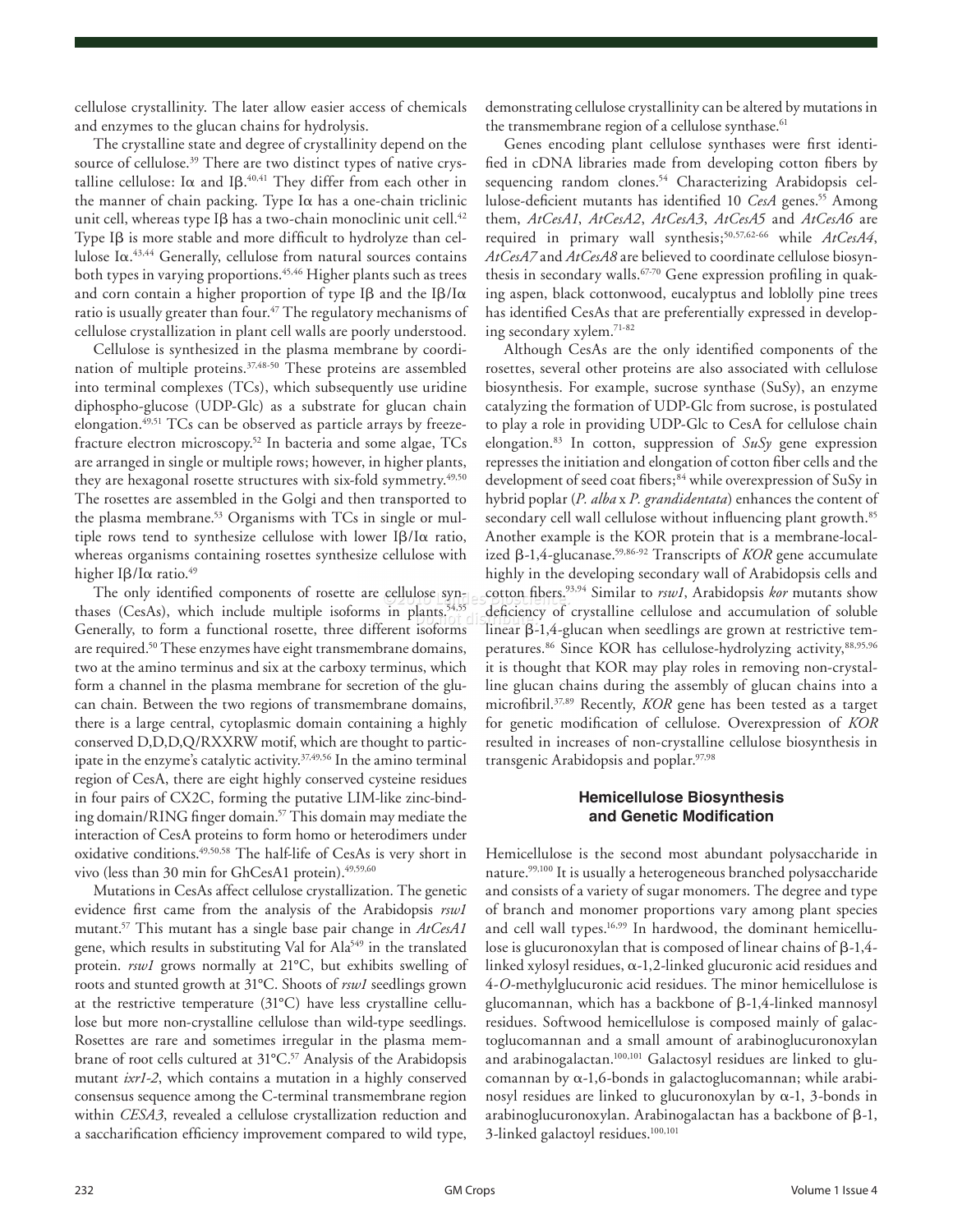The biosynthesis of hemicelluloses is a complicated bioprocess that includes glycan backbone assembly and side chain addition. A large number of genes are involved in hemicellulose biosynthesis. However, few have been identified and characterized. Known genes include some of the cellulose synthase-likes (*CSLs*) that seem to be responsible for hemicellulose backbone elongation and glycosyltransferases (GTs), such as galactosyltransferase, fucosyltransferase, α-xylosyltransferase and others, which are associated with side-chain additions.<sup>55,102-108</sup> Analysis of mannan formation in guar (*Cyamopsis tetragonoloba*) seeds led to the identification of β-mannan synthase (CtManS) that catalyzes the biosynthesis of β-1, 4-linked-D-mannan backbone of galactomannan.106 This gene belongs to the *CslA* subfamily of *Csl* superfamily. Three Arabidopsis *CslA* genes, *AtCslA2*, *AtCslA7* and *AtCslA9* and two poplar genes, *PtCslA1* and *PtCslA3*, were consequently identified by homology to be associated with mannan formation.79,108 PtCslA1 is a glucomannan synthase catalyzing the biosynthesis of β-1, 4-linked-D-glucomannan.79 Further functional analysis of the members of CslA gene family from diverse plant species supports the hypothesis that the function of the CslA genes is conserved in all plants.<sup>109</sup> Additionally, a member of the rice CslF subfamily was found to be involved in the biosynthesis of  $\beta$ -1, 3-1,4-D-glucans, which are usually absent in dicots.<sup>110</sup>

Several Arabidopsis GTs have been characterized for their biochemical function in side chain additions in primary cell walls. It includes a galactosyltransferase, $\frac{111,112}{2000}$ two fucosyltransferases (AtFT1 and AtFUT1), $^{113,114}$  and an α-xylosyltransferase.115 Moreover, several GTs were found to be associated with hemicellulose synthesis in secondary wall formation, though their biochemical function has not been completely elucidated. For instance, Arabidopsis FRA8/F8H, IRX8, IRX9 and PARVUS/GATL1 appear to be involved in glucuronoxylan biosynthesis;<sup>116-123</sup> however, due to lack of enzymatic functions, it is not clear how they are involved in the biosynthesis of glucuronoxylan. Peña and coworkers' results further suggest that IRX9 is required for normal elongation of the glucuronoxylan backbone, while IRX8 and IRX7/FRA8 play roles in the addition of residues at the reducing end.123 Overexpression of poplar homologous in *fra8*, *irx8*, *irx9* and *parvus* plants respectively rescues the defects in secondary cell wall thickness and glucuronoxylan synthesis, suggesting that poplar GT47C, GT8D, GT43A/B and PdGATL1.1/1.2/ GT8E/F are functional orthologs of FRA8/IRX7, IRX8, IRX9 and PARVUS, respectively.<sup>117-121,124</sup>

Hemicellulose binds to cellulose via hydrogen bonds and can be cross-linked to lignin, so the structure and content of hemicellulose are critical factors affecting biomass-to-ethanol conversion. Modifying sugar composition or changing structure of hemicellulose by genetic engineering may improve the efficiency of ethanol production. For example, suppression of poplar *PoGT47C*, an ortholog of the Arabidopsis GT47 family member involved in glucuronoxylan biosynthesis, resulted in a drastic reduction in the thickness of secondary cell walls, a deformation of vessels

and a decreased amount of glucuronoxylan without causing a significant alteration in plant growth.120,122 *PoGT47C*-suppressed transgenic wood is more easily digested by cellulases, demonstrating that the quality of wood used for ethanol production can be improved by modification of glucuronoxylan.<sup>120</sup> On the other hand, suppression of *AtBXL1*, a putative Arabidopsis β-xylosidase gene involved in hemicellulose biosynthesis in secondary cell walls, resulted in the alteration of hemicellulose in secondary cell walls, indicating another possible approach to modify hemicellulose.125 Additionally, hemicellulose content can be modified by downregulation of UDP-glucuronate decarboxylase that catalyzes the production of UDP-xylose, a precursor for xylan biosynthesis.126 The xylem cell walls of transgenic tobacco plants with downregulated UDP-glucuronate decarboxylase exhibit a reduced hemicellulose content and show an increase of cellulose extractability.126

## **Concluding Remarks**

Significant advances have been made in genetic modification of trees for improved wood quality for second-generation biofuel production. Reducing lignin content or altering monomeric composition by regulating monolignol biosynthesis genes has been successfully achieved. Modification of cellulose and hemicellulose content and composition in woods has also shown promising results, such as the increase of non-crystalline cellulose and the change of sugar composition in cell walls. These approaches have shed light on wood quality improvement for ethanol production. Moreover, recent studies on transcription factors and small RNAs indicate that they are able to regulate total biomass production or specific biomass component during plant growth and development;<sup>127-138</sup> however, transcription factors and small RNAs have not been used to modify wood quality and quantity for biofuel production.

The current main challenge in wood-based biofuel production is how the novel knowledge and experimental discoveries can be transferred into capable technology for large scale utilization. More has to be done. For example, various genetically modified woods have been produced; however, few studies were performed to evaluate their ethanol conversion efficiency. It is also unclear how wood compostion affects ethanol coversion quantitatively. Fitness of transgenic trees grown in the field and the influence of genetically modified trees on environments also need to be examined in more detail. Above all, transgenic woods have shown a good potential in replacing food crops for biofuel production; while more studies are expected in order to develop capable technologies of cost-competitive ethanol production from wood on a large scale.

#### **Acknowledgements**

This work was supported by the National High-Tech Research and Development Program (863 Program) of China (2009AA10Z101) and the National Natural Science Foundation of China (31070534).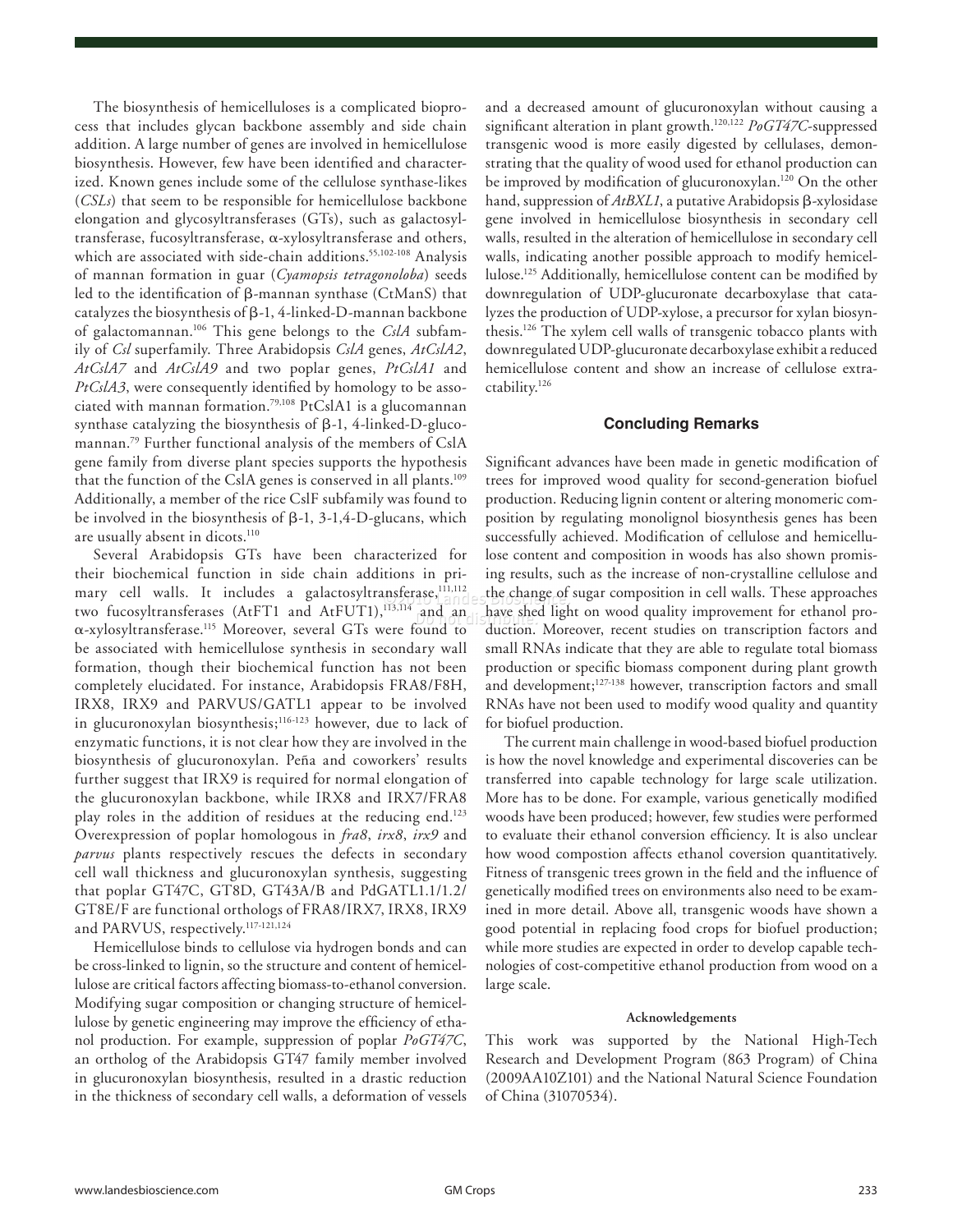#### **References**

- 1. Clarke D, Jablonski S, Moran B, Anandarajah G, Taylor G. How can accelerated development of bioenergy contribute to the future UK energy mix? Insights from a MARKAL modelling exercise. Biotechnol Biofuels 2009; 2:13.
- 2. Gnansounou E. Production and use of lignocellulosic bioethanol in Europe: Current situation and perspectives. Bioresour Technol 2010; 101:4842-50.
- 3. Mabee WE, Saddler JN. Bioethanol from lignocellulosics: Status and perspectives in Canada Bioresour Technol 2010; 101:4806-13.
- 4. Pauly M, Keegstra K. Plant cell wall polymers as precursors for biofuels. Curr Opin Plant Biol 2010; 13:305-12.
- 5. Singh A, Pant D, Korres NE, Nizami AS, Prasad S, Murphy JD. Key issues in life cycle assessment of ethanol production from lignocellulosic biomass: Challenges and perspectives. Bioresour Technol 2010; 101:5003-12.
- 6. Pan X, Gilkes N, Kadla J, Pye K, Saka S, Gregg D, et al. Bioconversion of hybrid poplar to ethanol and co-products using an organosolv fractionation process: optimization of process yields. Biotechnol Bioeng 2006; 94:851-61.
- 7. Alvira P, Tomás-Pejó E, Ballesteros M, Negro MJ. Pretreatment technologies for an efficient bioethanol production process based on enzymatic hydrolysis: A review. Bioresour Technol 2010; 101:4851-61.
- 8. Frederick WJ Jr, Lien SJ, Courchene CE, DeMartini NA, Ragauskas AJ, Iisa K. Production of ethanol from carbohydrates from loblolly pine: a technical and economic assessment. Bioresour Technol 2008; 99:5051-7.
- 9. Gray KA, Zhao L, Emptage M. Bioethanol. Curr Opin Chem Biol 2006; 10:141-6.
- 10. Wyman CE, Dale BE, Elander RT, Holtzapple M, Ladisch MR, Lee YY. Coordinated development of leading biomass pretreatment technologies. Bioresour Technol 2005; 96:1959-66.
- 11. Mosier N, Wyman CE, Dale BE, Elander RT, Lee YY, Holtzapple M, et al. Features of promising technologies for pretreatment of lignocellulosic biomass. Bioresour Technol 2005; 96:673-86.
- 12. Chen F, Dixon RA. Lignin modification improves fermentable sugar yields for biofuel production. Nat Biotechnol 2007; 25:759-61.
- 13. Liu CF, Xu F, Sun JX, Ren JL, Curling S, Sun RC, et al. Physicochemical characterization of cellulose from perennial ryegrass leaves (*Lolium perenne*). Carbohydr Res 2006; 341:2677-87.
- 14. Higuchi T. Biosynthesis of lignin. In: Higuchi T, ed. Biosynthesis and biodegradation of wood components. Orlando, USA: Orlando Academic Press 1985; 141-60.
- 15. Boerjan W, Ralph J, Baucher M. Lignin biosynthesis. Annu Rev Plant Biol 2003; 54:519-46.
- 16. Li L, Lu S, Chiang V. A genomic and molecular view of wood formation. Crit Rev Plant Sci 2006; 25:215-33.
- 17. Shi R, Sun YH, Li Q, Heber S, Sederoff R, Chiang VL. Towards a systems approach for lignin biosynthesis in *Populus trichocarpa*: Transcript abundance and specificity of the mololignol biosynthetic genes. Plant Cell Physiol 2010; 51:144-63.
- 18. Hu WJ, Harding SA, Lung J, Popko JL, Ralph J, Stokke DD, et al. Repression of lignin biosynthesis promotes cellulose accumulation and growth in transgenic trees. Nat Biotechnol 1999; 17:808-12.
- 19. Li L, Zhou Y, Cheng X, Sun J, Marita JM, Ralph J, et al. Combinatorial modification of multiple lignin traits in trees through multigene cotransformation. Proc Natl Acad Sci USA 2003; 100:4939-44.
- 20. Wagner A, Donaldson L, Kim H, Phillips L, Flint H, Steward D, et al. Suppression of 4-coumarate-CoA ligase in the coniferous gymnosperm *Pinus radiata*. Plant Physiol 2009; 149:370-83.
- 21. Coleman HD, Park JY, Nair R, Chapple C, Mansfield SD. RNAi-mediated suppression of p-coumaroyl-CoA 3'-hydroxylase in hybrid poplar impacts on lignin deposition and soluble secondary metabolism. Proc Natl Acad Sci USA 2008; 105:4501-6.
- 22. Zhong R, Morrison WH, III, Himmelsbach DS, Poole FL, II, Ye ZH. Essential role of caffeoyl-coenzyme A O-methyltransferase in lignin biosynthesis in woody poplar plants. Plant Physiol 2000; 124:563-78.
- 23. Meyermans H, Morreel K, Lapierre C, Pollet B, Bruyn AD, Busson R, et al. Modifications in lignin and accumulation of phenolic glucosides in poplar xylem upon downregulation of caffeoyl-coenzyme A O-methyltransferase, an enzyme involved in lignin biosynthesis. J Biol Chem 2000; 275:36899-909.
- 24. Wei J, Wang Y, Wang H, Li R, Lin N, Ma R, et al. Pulping performance of transgenic poplar with depressed caffeoyl-CoA O-methyltransferase. Chinese Science Bulletin 2008; 53:3553-8.
- 25. Wadenbäck J, von Arnold S, Egertsdotter U, Walter MH, Grima-Pettenati J, Goffner D, et al. Lignin biosynthesis in transgenic Norway spruce plants harbouring an antisense construct for cinnamoyl CoA reductase (CCR). Transgenic Res 2008; 17:379-92.
- 26. Leplé JC, Dauwe R, Morreel K, Storme V, Lapierre C, Pollet B, et al. Downregulation of cinnamoyl-coenzyme A reductase in poplar (*Populus tremula* x *P. alba*): multiple level phenotyping reveals effects on cell wall polymer biosynthesis, degradation and structure. Plant Cell 2007; 19:3669-91.
- 27. Humphreys JM, Hemm MR, Chapple C. New routes for lignin biosynthesis defined by biochemical characterization of recombinant ferulate 5-hydroxylase, a multifunctional cytochrome P450-dependent monooxygenase. Proc Natl Acad Sci USA 1999; 96:10045-50.
- 28. Osakabe K, Tsao CC, Li L, Popko JL, Umezawa T, Carraway DT, et al. Coniferyl aldehyde 5-hydroxylation and methylation direct syringyl lignin biosynthesis in angiosperms. Proc Natl Acad Sci USA 1999; 96:8955-60.
- 29. Franke R, McMichael CM, Meyer K, Shirley AM, Cusumano JC, Chapple C. Modified lignin in tobacco and poplar plants overexpressing the Arabidopsis gene encoding ferulate 5-hydroxylase. Plant J 2000; 22:223-34.
- 30. Stewart JJ, Akiyama T, Chapple C, Ralph J, Mansfield SD. The effects on lignin structure of overexpression of ferulate 5-hydroxylase in hybrid poplar. Plant Physiol 2009; 150:621-35.
- 31. Van Doorsselaere J, Baucher M, Chognot E, Chabbert B, Tollier MT, Petit-Conil M, et al. A novel lignin in poplar trees with a reduced caffeic acid/5-hydroxyferulic acid *O*-methyltransferase activity. Plant J 1995; 8:855-64.
- 32. Lapierre C, Pollet B, Petit-Conil M, Toval G, Romero J, Pilate G, et al. Structural alterations of lignins in transgenic poplars with depressed cinnamyl alcohol dehydrogenase or caffeic acid *O*-methyltransferase activity have an opposite impact on the efficiency of industrial kraft pulping. Plant Physiol 1999; 119:153-63.
- 33. Jouanin L, Goujon T, de Nadaï V, Martin MT, Mila I, Vallet C, et al. Lignification in transgenic poplars with extremely reduced caffeic acid *O*-methyltransferase activity. Plant Physiol 2000; 123:1363-74.
- 34. Pilate G, Guiney E, Holt K, Petit-Conil M, Lapierre C, Leplé JC, et al. Field and pulping performances of transgenic trees with altered lignification. Nat Biotechnol 2002; 20:607-12.
- 35. Crawford RL. Lignin biodegradation and transformation. New York, USA: John Wiley and Sons 1981.
- 36. Deguchi S, Tsujii K, Horikoshi K. Cooking cellulose in hot and compressed water. Chem Commun 2006; 2006:3293-5.
- 37. Somerville C. Cellulose synthesis in higher plants. Annu Rev Cell Dev Biol 2006; 22:53-78.
- 38. Beguin P, Aubert JP. The biological degradation of cellulose. FEMS Microbiol Rev 1994; 13:25-58.
- 39. Saxena IM, Brown RM Jr. Cellulose biosynthesis: current views and volving concepts. Ann Bot 2005; 96:9-21.
- 40. VanderHart DL, Atalla RH. Studies of microstructure in native celluloses using solid-state carbon-13 NMR. Macromolecules 1984; 17:1465-72.
- 41. Brown RM. The biosynthesis of cellulose. J Macromol Sci A 1996; 33:1345-73.
- 42. Sugiyama JJ, Vuong R, Chanzy H. Electron diffraction study on the two crystalline phases occurring in native cellulose from an algal cell wall. Macromolecules 1991; 24:4168-75.
- 43. Hayashi N, Sugiyama J, Okano T, Ishihara M. Selective degradation of cellulose Iα component in Cladophora cellulose with *Trichoderma viride* cellulose. Carbohydr Res 1998; 305:109-16.
- 44. Sassi JF, Tekely P, Chanzy H. Relative susceptibility of the Iα and Iβ phases of cellulose towards acetylation. Cellulose 2000; 7:119-32.
- 45. Imai T, Sugiyama J. Nanodomains of Iα and Iβ cellulose in algal microfibrils. Macromolecules 1998; 31:6275-9.
- 46. Wada M, Sugiyama J, Okano T. Native celluloses on the basis of two crystalline phase (Iα/Iβ) system. Carbohydr Res 1993; 312:123-9.
- 47. Atalla RH, VanderHart DL. The role of solid state 13C NMR spectroscopy in studies of the structure of native celluloses. Solid State Nucl Magn Reson 1999; 15:1-19.
- 48. Delmer DP. Cellulose biosynthesis. Ann Rev Plant Physiol 1987; 38:259-90.
- 49. Delmer DP. Cellulose biosynthesis: exciting times for a difficult field of study. Annu Rev Plant Physiol Plant Mol Biol 1999; 50:245-76.
- 50. Doblin MS, Kureck I, Jacob-Wilk D, Delmer DP. Cellulose biosynthesis in plants: from genes to rosettes. Plant Cell Physiol 2002; 43:1407-20.
- 51. Howles PA, Birch RJ, Collings DA, Gebbie LK, Hurley UA, Hocart CH, et al. A mutation in an Arabidopsis ribose 5-phosphate isomerase reduces cellulose synthesis and is rescued by exogenous uridine. Plant J 2006; 48:606-18.
- 52. Kimura S, Laosinchai W, Itoh T, Cui X, Linder CR, Brown RM Jr. Immunogold labeling of rosette terminal cellulose-synthesizing complexes in the vascular plant V*igna angularis*. Plant Cell 1999; 11:2075-85.
- 53. Haigler CH, Brown RM Jr. Transport of rosettes from the Golgi apparatus to the plasma membrane in isolated mesophyll cells of *Zinnia elegans* during differentiation to tracheary elements in suspension culture. Protoplasma 1986; 134:111-20.
- 54. Pear JR, Kawagoe Y, Schreckengost WE, Delmer DP, Stalker DM. Higher plants contain homologs of the bacterial *celA* genes encoding the catalytic subunit of cellulose synthase. Proc Natl Acad Sci USA 1986; 93:12637-42.
- Richmond TA, Somerville CR. The cellulose synthase superfamily. Plant Physiol 2000; 124:495-8.
- 56. Saxena IM, Brown RM Jr, Fevre M, Geremia RA, Henrissat B. Multidomain architecture of beta-glycosyl transferases: implications for mechanism of action. J Bacteriol 1995; 177:1419-24.
- 57. Arioli T, Peng L, Betzner AS, Burn J, Wittke W, Herth W, et al. Molecular analysis of cellulose biosynthesis in Arabidopsis. Science 1998; 279:717-20.
- 58. Kurek I, Kawagoe Y, Jacob-Wilk D, Doblin M, Delmer D. Dimerization of cotton fiber cellulose synthase catalytic subunits occurs via oxidation of the zinc-binding domains. Proc Natl Acad Sci USA 2002; 99:11109-14.
- Paredez A, Somerville CR, Ehrhardt D. Dynamic visualization of cellulose synthase demonstrates functional association with cortical microtubules. Science 2006; 312:1491-5.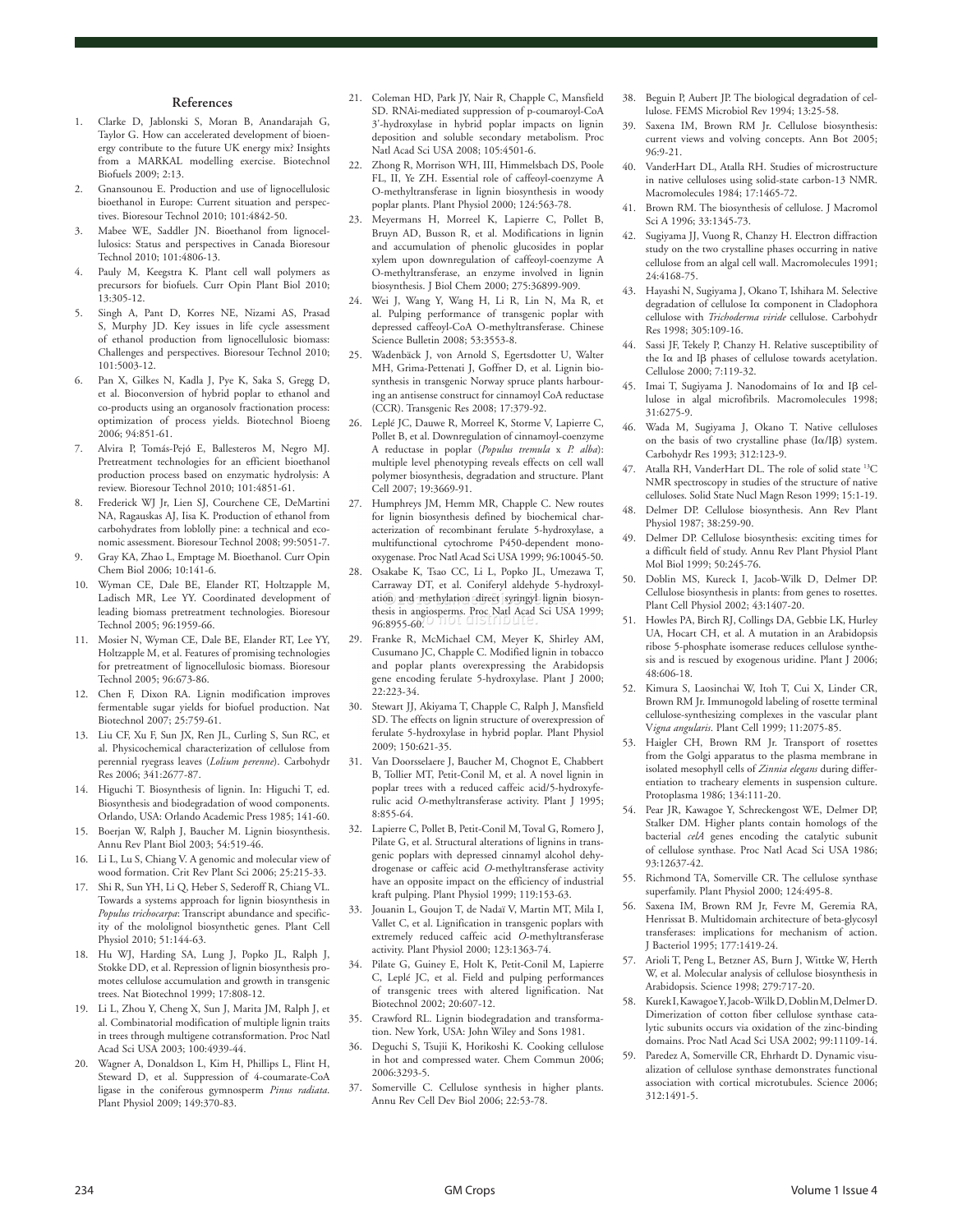- 60. Jacob-Wilk D, Kurek I, Hogan P, Delmer DP. The cotton fiber zinc-binding domain of cellulose synthase A1 from *Gossypium hirsutum* displays rapid turnover in vitro and in vivo. Proc Natl Acad Sci USA 2006; 103:12191-6.
- 61. Harris D, Stork J, Debolt S. Genetic modification in cellulose-synthase reduces crystallinity and improves biochemical conversion to fermentable sugar. GCB Bioenergy 2009; 1:51-61.
- 62. Beeckman T, Przemeck GKH, Stamatiou G, Lau R, Terryn N, De Rycke R, et al. Genetic complexity of cellulose synthase A gene function in Arabidopsis embryogenesis. Plant Physiol 2002; 130:1883-93.
- 63. Burn JE, Hocart CH, Birch RJ, Cork AC, Williamson RE. Functional analysis of the cellulose synthase genes *CesA1*, *CesA2* and *CesA3* in Arabidopsis. Plant Physiol 2002; 129:797-807.
- 64. Desprez T, Vernhettes S, Fagard M, Refregier G, Desnos T, Aletti E, et al. Resistance against herbicide isoxaben and cellulose deficiency caused by distinct mutations in same cellulose synthase isoform CESA6. Plant Physiol 2002; 128:482-90.
- 65. Scheible WR, Eshed R, Richmond T, Delmer D, Somerville CR. Modifications of cellulose synthase confer resistance to isoxaben and thiazolidinone herbicides in Arabidopsis *Ixr1* mutants. Proc Natl Acad Sci USA 2001; 98:10079-84.
- 66. Zhong RQ, Morrison WH, Freshour GD, Hahn MG, Ye ZH. Expression of a mutant form of cellulose synthase AtCesA7 causes dominant negative effect on cellulose biosynthesis. Plant Physiol 2003; 132:786-95.
- 67. Taylor NG, Scheible WR, Cutler S, Somerville CR, Turner SR. The irregular xylem3 locus of Arabidopsis encodes a cellulose synthase required for secondary cell wall synthesis. Plant Cell 1999; 11:769-79.
- 68. Taylor NG, Laurie S, Turner SR. Multiple cellulose synthase catalytic subunits are required for cellulose synthesis in Arabidopsis. Plant Cell 2000; 12:2529-39.
- 69. Taylor NG, Howells RM, Huttly AK, Vickers K, Turner SR. Interactions among three distinct CesA proteins essential for cellulose synthesis. Proc Natl Acad Sci USA 2003; 100:1450-5.
- 70. Gardiner JC, Taylor NG, Turner SR. Control of cellulose synthase complex localization in developing xylem. Plant Cell 2003; 15:1740-8.
- 71. Wu L, Joshi CP, Chiang VL. A xylem-specific cellulose synthase gene from aspen (*Populus tremuloides*) is responsive to mechanical stress. Plant I 2000; 22:495-502.
- 72. Samuga A, Joshi CP. A new cellulose synthase gene (*PtrCesA2*) from aspen xylem is orthologous to Arabidopsis *AtCesA7* (*irx3*) gene associated with secondary cell wall synthesis. Gene 2002; 296:37-44.
- 73. Kalluri UC, Joshi CP. Isolation and characterization of a new, full length cellulose synthase cDNA from developing xylem of aspen trees. J Exp Bot 2003; 54:2187-8.
- 74. Kalluri UC, Joshi CP. Differential expression patterns of two cellulose synthase genes are associated with primary and secondary cell wall development in aspen trees. Planta 2004; 220:47-55.
- 75. Liang X, Joshi CP. Molecular cloning of ten distinct hypervariable regions from the cellulose synthase gene superfamily in aspen trees. Tree Physiol 2004;  $24:543-50.$
- 76. Sterky F, Regan S, Karlsson J, Hertzberg M, Rohde A, Holmberg A, et al. Gene discovery in the wood-forming tissues of poplar: Analysis of 5,692 expressed sequence tags. Proc Natl Acad Sci USA 1998; 95:13330-5.
- 77. Djerbi S, Aspeborg H, Nilsson P, Sundberg B, Mellerowicz E, Blomqvist K, et al. Identification and expression analysis of genes encoding putative cellulose synthases (CesA) in the hybrid aspen, *Populus tremula* (L.) x *P. tremuloides* (Michx.). Cellulose 2004; 11:301-12.
- 78. Djerbi S, Lindskog M, Arvestad L, Sterky F, Teeri TT. The genome sequence of black cottonwood (*Populus trichocarpa*) reveals 18 conserved cellulose synthase (CesA) genes. Planta 2005; 221:739-46.
- 79. Suzuki S, Li L, Sun YH, Chiang VL. The cellulose synthase gene superfamily and biochemical functions of xylem-specific cellulose synthase-like genes in *Populus trichocarpa*. Plant Physiol 2006; 142:1233-45.
- 80. Lu S, Li L, Yi X, Joshi CP, Chiang VL. Differential expression of three *eucalyptus* secondary cell wall-related cellulose synthase genes in response to tension stress. J Exp Bot 2008; 59:681-95.
- 81. Ranik M, Myburg AA. Six new cellulose synthase genes from *Eucalyptus* are associated with primary and secondary cell wall biosynthesis. Tree Physiol 2006; 26:545-56.
- 82. Nairn CJ, Haselkorn T. Three loblolly pine *CesA* genes expressed in developing xylem are orthologous to secondary cell wall *CesA* genes of angiosperms. New Phytol 2005; 166:907-15.
- 83. Haigler CH, Ivanova-Datcheva M, Hogan PS, Salnikov VV, Hwang S, Marin K, et al. Carbon partitioning to cellulose synthesis. Plant Mol Biol 2001; 47:29-51.
- 84. Ruan YL, Llewellyn DJ, Furbank RT. Suppression of sucrose synthase gene expression represses cotton fiber cell initiation, elongation and seed development. Plant Cell 2003; 15:952-64.
- 85. Coleman HD, Yan J, Mansfield SD. Sucrose synthase affects carbon partitioning to increase cellulose production and altered cell wall ultrastructure. Proc Natl Acad Sci USA 2009; 106:13118-23.
- 86. Lane DR, Wiedemeier A, Peng LC, Hofte H, Vernhettes S, Desprez T, et al. Temperature-sensitive alleles of RSW2 link the KORRIGAN endo-1,4 β-glucanase to cellulose synthesis and cytokinesis in Arabidopsis. Plant Physiol 2001; 126:278-88.
- 87. Nicol F, His I, Jauneau A, Vernhettes S, Canut H, Hofte H. A plasma membrane-bound putative endo-1,4-β-D-glucanase is required for normal wall assembly and cell elongation in Arabidopsis. EMBO J 1998; 17:5563-76.
- 88. Molhoj M, Ulvskov P, Dal Degan F. Characterization of a functional soluble form of a *Brassica napus* membrane-anchored endo-1,4-β-glucanase heterologously expressed in *Pichia pastoris*. Plant Physiol 2001; 127:674-84.
- 89. Molhoj M, Pagant S, Hofte H. Towards understanding the role of membrane-bound endo-β-1,4-gucanases in cellulose biosynthesis. Plant Cell Physiol 2002; 43:1399-406.
- 90. Master ER, Rudsander UJ, Zhou WL, Henriksson H, Divne C, Denman S, et al. Recombinant expression and enzymatic characterization of PttCe19A, a KOR homologue from *Populus tremula* x *tremuloides*. Biochemistry 2004; 43:10080-9.
- 91. Sato S, Kato T, Kakegawa K, Ishii T, Liu YG, Awano T, et al. Role of the putative membrane bound endo-1,4-β-glucanase KORRIGAN in cell elongation and cellulose synthesis in *Arabidopsis thaliana*. Plant Cell Physiol 2001; 42:251-63.
- 92. Szyjanowicz PMJ, McKinnon I, Taylor NG, Gardiner J, Jarvis MC, Turner SR. The irregular xylem 2 mutant is an allele of korrigan that affects the secondary cell wall of *Arabidopsis thaliana*. Plant J 2004; 37:730-40.
- 93. Molhoj M, Johansen B, Ulvskov P, Borkhardt B. Expression of a membrane-anchored endo-1,4-betaglucanase from *Brassica napus*, orthologous to KOR from *Arabidopsis thaliana*, is inversely correlated to elongation in light-grown plants. Plant Mol Biol 2001; 45:93-105.
- 94. Peng L, Kawagoe Y, Hogan P, Delmer D. Sitosterolbeta-glucoside as primer for cellulose synthesis in plants. Science 2002; 295:147-50.
- 95. Brummell DA, Catala C, Lashbrook CC, Bennett AB. A membrane-anchored E-type endo-1,4-beta-glucanase is localized on Golgi and plasma membranes of higher plants. Proc Natl Acad Sci USA 1997; 94:4794-9.
- 96. Zuo J, Niu QW, Nishizawa N, Wu Y, Kost B, Chua NH. KORRIGAN, an Arabidopsis endo-1,4-betaglucanase, localizes to the cell plate by polarized targeting and is essential for cytokinesis. Plant Cell 2000; 12:1137-52.
- 97. Takahashi J, Rudsander UJ, Hedenström M, Banasiak A, Harholt J, Amelot N, et al. KORRIGAN1 and its aspen homolog PttCel9A1 decrease cellulose crystallinity in Arabidopsis stems. Plant Cell Physiol 2009; 50:1099-115.
- 98. Maloney VJ, Mansfield SD. Characterization and varied expression of a membrane-bound endo-beta-1,4-glucanase in hybrid poplar. Plant Biotechnol J 2010; 8:294-307.
- 99. Schädel C, Blöchl A, Richter A, Hoch G. Quantification and monosaccharide composition of hemicelluloses from different plant functional types. Plant Physiol Biochem 2010; 48:1-8.
- 100. Timell TE. Recent progress in the chemistry of wood hemicelluloses. Wood Sci Technol 1967; 1:45-70.
- 101. Sjöström E. Wood Chemistry. Academic Press, Inc., San Diego, Calif 1993.
- 102. Cutler S, Somerville C. Cloning in silico. Curr Biol 1997; 7:108-11.
- 103. Perrin RM, Wilkerson C, Keegstra K. Golgi enzymes that synthesize plant cell wall polysaccharides: finding and evaluating candidates in the genomic era. Plant Mol Biol 2001; 47:115-30.
- 104. Hazen SP, Scott CJS, Walton JD. Cellulose synthaselike genes of rice. Plant Physiol 2002; 128:336-40.
- 105. Coutinho PM, Deleury E, Henrissat B. The families of carbohydrate-active enzymes in the genomic era. J Appl Glycosci 2003; 50:241-4.
- 106. Dhugga KS, Barreiro R, Whitten B, Stecca K, Hazebroek J, Randhawa GS, et al. Guar seed β-mannan synthase is a member of the cellulose synthase super gene family. Science 2004; 303:363-6.
- 107. Girke T, Lauricha J, Tran H, Keegstra K, Raikhel N. The cell wall navigator database. A systems-based approach to organism-unrestricted mining of protein families involved in cell wall metabolism. Plant Physiol 2004; 136:3003-8.
- 108. Liepman AH, Wilkerson CG, Keegstra K. Expression of cellulose synthase-like (*Csl*) genes in insect cells reveals that *CslA* family members encode mannan synthases. Proc Natl Acad Sci USA 2005; 102:2221-6.
- 109. Liepman AH, Nairn CJ, Willats WGT, Sorensen I, Roberts AW, Keegstra K. Functional genomic analysis supports conservation of function among cellulose synthase-like A gene family members and suggests diverse roles of mannans in plants. Plant Physiol 2007; 143:1881-93.
- 110. Burton RA, Wilson SM, Hrmova M, Harvey AJ, Shirley NJ, Medhurst A, et al. Cellulose synthaselike *CslF* genes mediate the synthesis of cell wall (1,3;1,4)-β-D-glucans. Science 2006; 311:1940-2.
- 111. Edwards ME, Dickson CA, Chengappa S, Sidebottom C, Gidley MJ, Reid JSG. Molecular characterization of a membrane-bound galactosyltransferase of plant cell wall matrix polysaccharide biosynthesis. Plant J 1999; 19:691-7.
- 112. Madson M, Dunand C, Li X, Verma R, Vanzin GF, Caplan J, et al. The *MUR3* gene of Arabidopsis encodes a xyloglucan galactosyltransferase that is evolutionarily related to animal exostosins. Plant Cell 2003; 15:1662-70.
- 113. Perrin RM, DeRocher AE, Bar-Peled M, Zeng W, Norambuena L, Orellana A, et al. Xyloglucan fucosyltransferase, an enzyme involved in plant cell wall biosynthesis. Science 1999; 284:1976-9.
- 114. Vanzin GF, Madson M, Carpita NC, Raikhel NV, Keegstra K, Reiter WD. The *mur2* mutant of *Arabidopsis thaliana* lacks fucosylated xyloglucan because of a lesion in fucosyltransferase AtFUT1. Proc Natl Acad Sci USA 2002; 99:3340-5.
- 115. Faik A, Price NJ, Raikhel NV, Keegstra K. An Arabidopsis gene encoding an α-xylosyltransferase involved in xyloglucan biosynthesis. Proc Natl Acad Sci USA 2002; 99:7797-802.